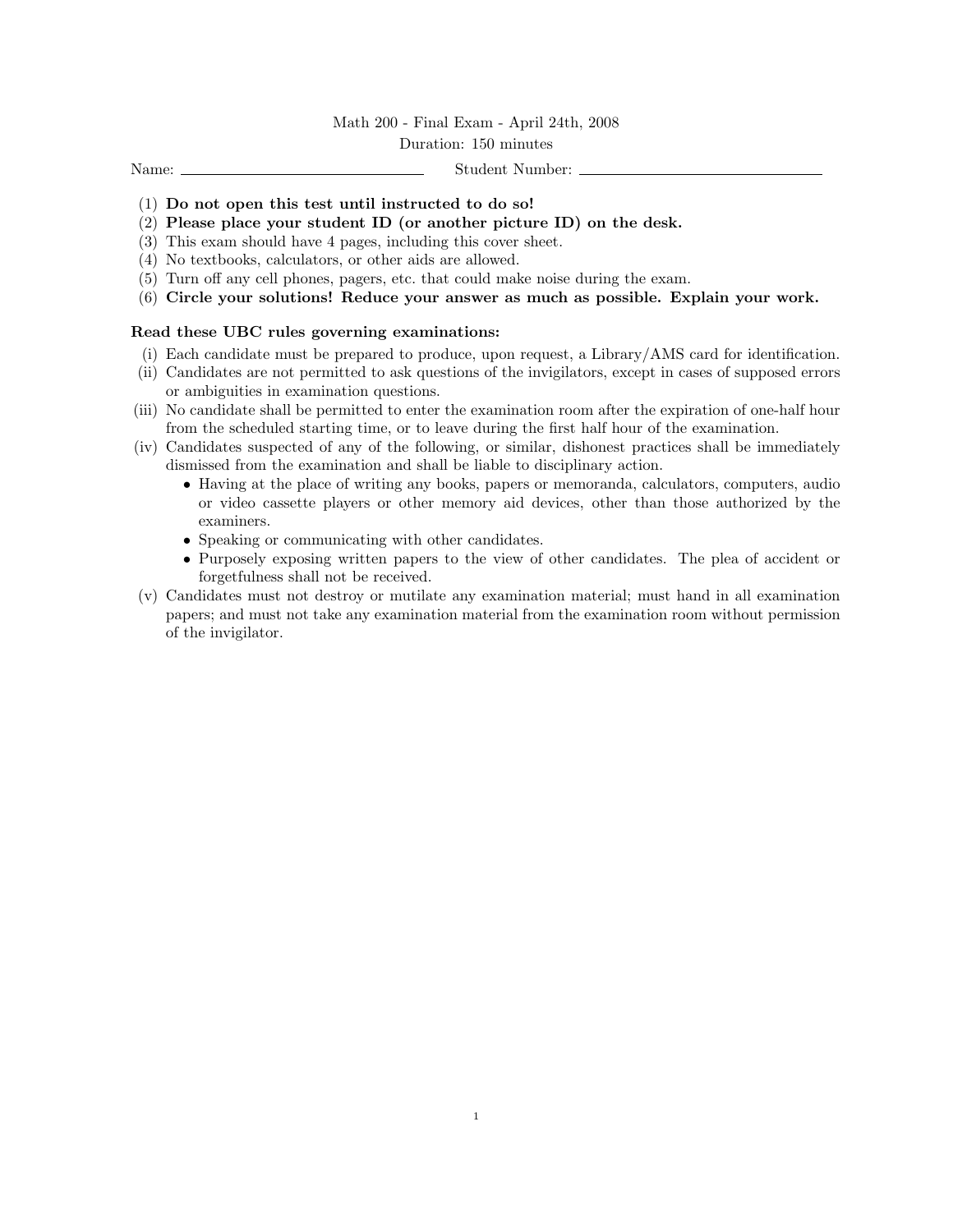1. [15pts]

- (a) Find the directional derivative of  $f(x, y, z) = e^{xyz}$  in the  $(0, 1, 1)$  direction.
- (b) Find the equation of the plane that contains  $(1, 0, 0)$ ,  $(0, 1, 0)$  and  $(0, 0, 1)$ .
- (c) Using spherical coordinates and integration, show that the volume of the sphere of radius 1 centred at the origin is  $4\pi/3$ .
- (d) Find  $\nabla (y^2 + \sin(xy)).$

2. [10pts] Calculate the integral:

$$
\int_D \sin(y^2) dA
$$

where D is the region bounded by  $x + y = 0$ ,  $2x - y = 0$ , and  $y = 4$ .

- 3. [20pts] Consider the function  $f(x, y, z) = x^2 + \cos(yz)$ .
	- (a) Give the direction in which f is increasing the fastest at the point  $(1, 0, \pi/2)$ .
	- (b) Give an equation for the plane T tangent to the surface  $S = \{f(x, y, z) = 1\}$  at the point  $(1, 0, \pi/2)$ .
	- (c) Find the distance between T and the point  $(0, 1, 0)$ .
	- (d) Find the angle between the plane  $T$  and the plane

$$
P = \{x + z = 0\}.
$$

4. [15pts] Consider the hemispherical shell bounded by the spherical surfaces

$$
x^{2} + y^{2} + z^{2} = 9
$$
 and  $x^{2} + y^{2} + z^{2} = 4$ 

and above the plane  $z = 0$ . Let the shell have constant density D.

- (a) Find the mass of the shell.
- (b) Find the location of the center of mass of the shell.

5. [10pts] Find the maximum and minimum values of  $f(x, y) = x^2 + y^2$  subject to the constraint  $x^4 + y^4 = 1$ .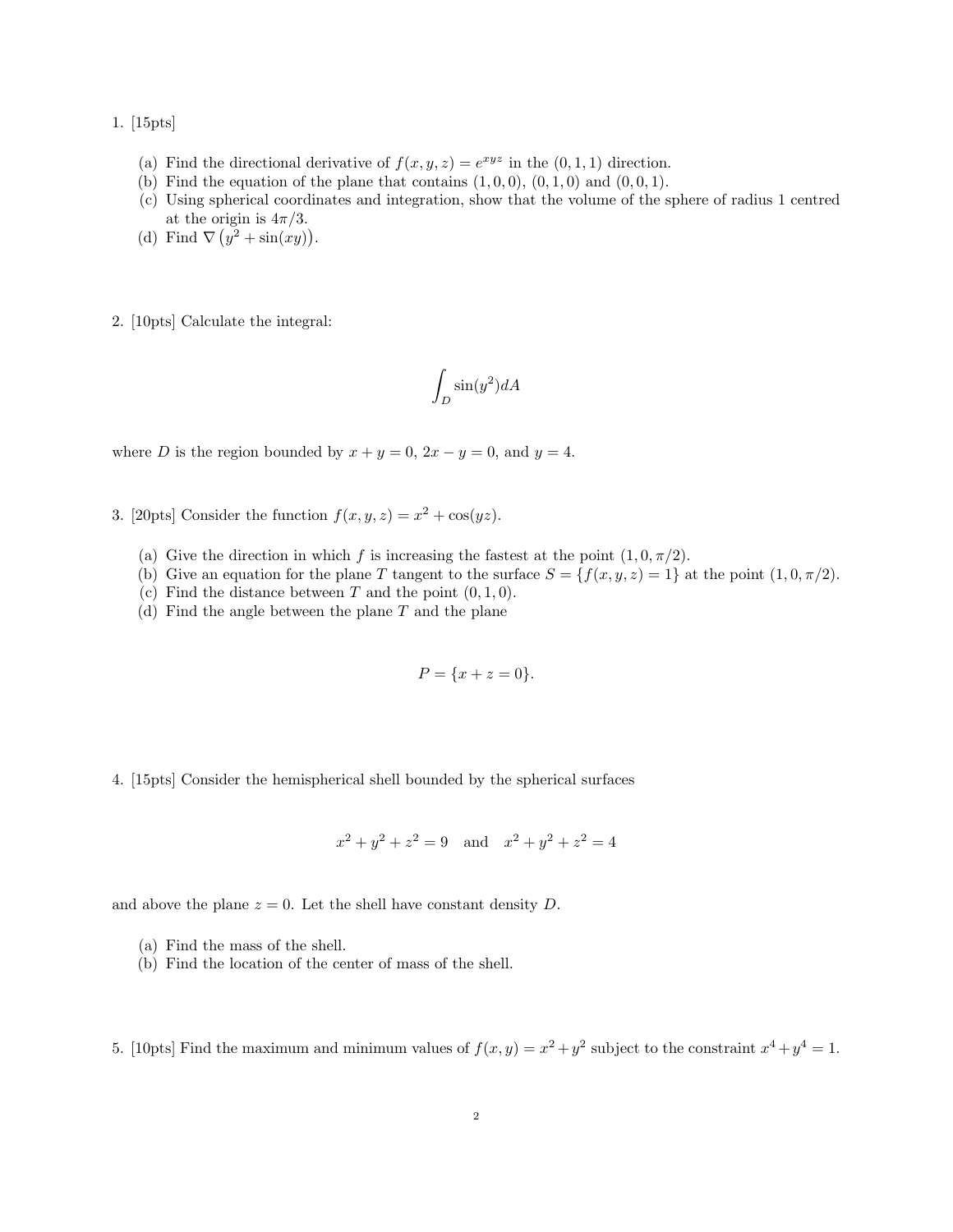6. [10pts] Let E be the region bounded between the parabolic surfaces  $z = x^2 + y^2$  and  $z = 2 - x^2 - y^2$  and within the cylinder  $x^2 + y^2 \le 1$ . Calculate the integral of  $f(x, y, z) = (x^2 + y^2)^{3/2}$  over the region E.

7. [10pts] Match the following equations and expressions with the corresponding pictures. Cartesian coordinates are  $(x, y, z)$ , cylindrical coordinates are  $(r, \theta, z)$ , and spherical coordinates are  $(\rho, \theta, \phi)$ .



$$
\phi = \pi/3 \leftrightarrow \underline{\hspace{1cm}} \qquad \qquad r = 2 \cos \theta \leftrightarrow \underline{\hspace{1cm}} \underline{\hspace{1cm}} \qquad \qquad r = 2 \cos \theta \leftrightarrow \underline{\hspace{1cm}} \underline{\hspace{1cm}} \qquad \qquad \underline{\hspace{1cm}} \qquad \qquad r = 2 \cos \theta \leftrightarrow \underline{\hspace{1cm}} \underline{\hspace{1cm}} \qquad \qquad \underline{\hspace{1cm}} \qquad \qquad \underline{\hspace{1cm}} \qquad \qquad \underline{\hspace{1cm}} \qquad \qquad \underline{\hspace{1cm}} \qquad \qquad \underline{\hspace{1cm}} \qquad \qquad \underline{\hspace{1cm}} \qquad \underline{\hspace{1cm}} \qquad \underline{\hspace{1cm}} \qquad \underline{\hspace{1cm}} \qquad \qquad \underline{\hspace{1cm}} \qquad \underline{\hspace{1cm}} \qquad \qquad \underline{\hspace{1cm}} \qquad \qquad \underline{\hspace{1cm}} \qquad \qquad \underline{\hspace{1cm}} \qquad \qquad \underline{\hspace{1cm}} \qquad \qquad \underline{\hspace{1cm}} \qquad \qquad \underline{\hspace{1cm}} \qquad \qquad \underline{\hspace{1cm}} \qquad \qquad \underline{\hspace{1cm}} \qquad \qquad \underline{\hspace{1cm}} \qquad \qquad \underline{\hspace{1cm}} \qquad \qquad \underline{\hspace{1cm}} \qquad \qquad \underline{\hspace{1cm}} \qquad \qquad \underline{\hspace{1cm}} \qquad \qquad \underline{\hspace{1cm}} \qquad \qquad \underline{\hspace{1cm}} \qquad \qquad \underline{\hspace{1cm}} \qquad \qquad \underline{\hspace{1cm}} \qquad \qquad \underline{\hspace{1cm}} \qquad \qquad \underline{\hspace{1cm}} \qquad \qquad \underline{\hspace{1cm}} \qquad \qquad \underline{\hspace{1cm}} \qquad \qquad \underline{\hspace{1cm}} \qquad \qquad \underline{\hspace{1cm}} \qquad \qquad \underline{\hspace{1cm}} \qquad \qquad \underline{\hspace{1cm}} \qquad \qquad \underline{\hspace{1cm}} \qquad \qquad \underline{\hspace{1cm}} \qquad \qquad \underline{\hspace{1cm}} \qquad \qquad \underline{\hspace{1cm}} \qquad \qquad \underline{\hspace{1cm}} \qquad \qquad \underline{\hspace{1cm}} \qquad \qquad \
$$